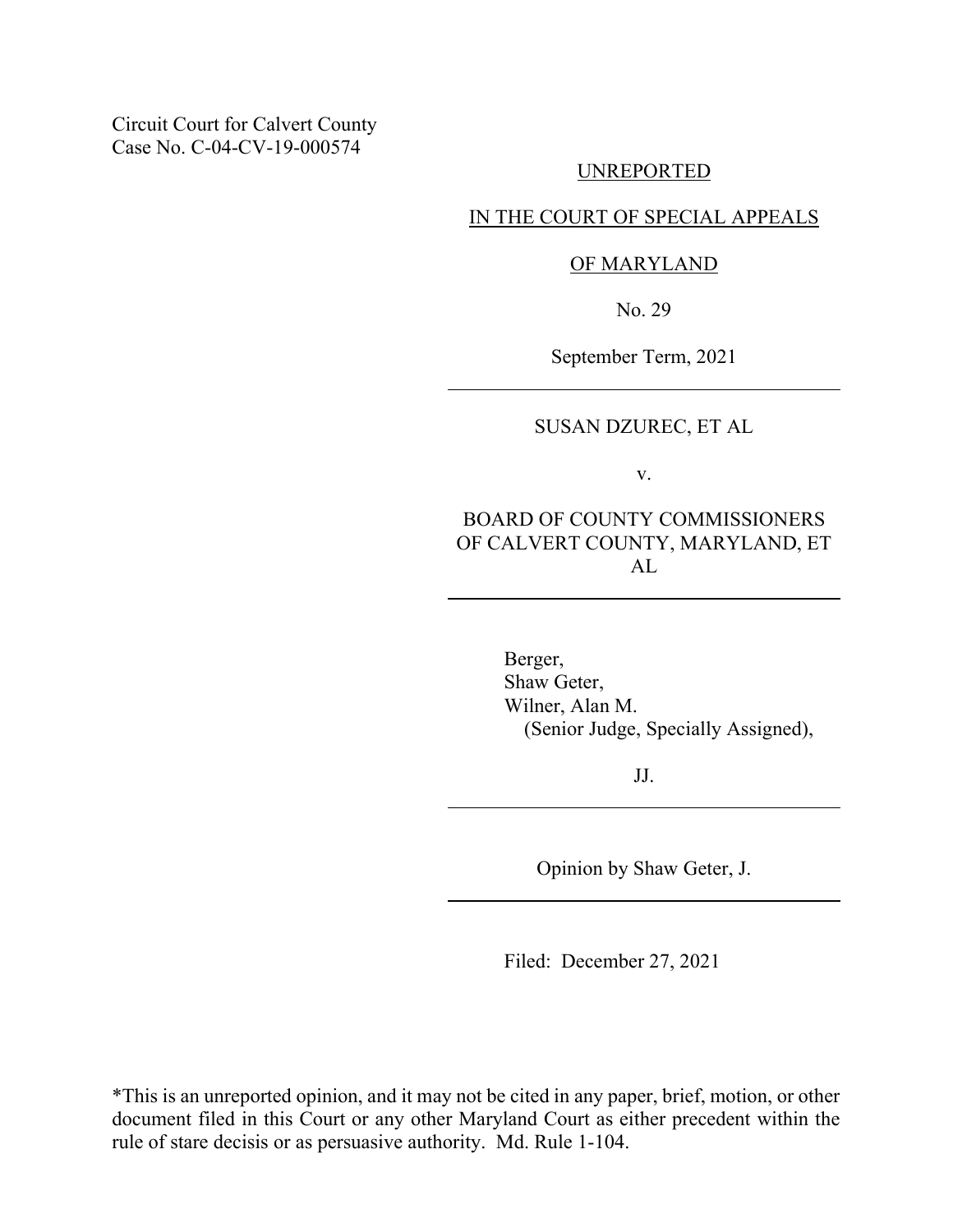This is an appeal from an order of the Circuit Court for Calvert County, granting summary judgment. Appellants, Susan Dzurec, Phyllis Sherkus, Michael King, and Myra Gowans, filed a Complaint for Declaratory Judgment on December 30, 2019 and a Second Amended Complaint for Declaratory Judgment on September 18, 2020. In the first count of the Second Amended Complaint, appellants alleged that the Calvert County Comprehensive Plan had been passed illegally because Calvert County Commissioner Kelly D. McConkey had a conflict of interest in the legislation and did not recuse himself. The Complaint also alleged that appellees made illegal amendments to the Comprehensive Plan ("The Plan"). Appellants requested that the circuit court void the Plan in light of Commissioner McConkey's alleged conflict. Following a hearing on January 23, 2021, the court granted appellees' motion for summary judgment. Appellants timely appealed and present one question for our review, which we have modified slightly:

> 1. Whether the Circuit Court erred in determining that the Board legally passed the Plan despite a direct conflict of interest of one of the Board members, Kelly D. McConkey?<sup>[1](#page-1-0)</sup>

For reasons set forth below, we affirm the judgment of the circuit court.

# **BACKGROUND**

In mid-2019, the Calvert County Board of County Commissioners began the process of considering a new Comprehensive Plan for the county. The Plan is a "framework or vision for future growth to be implemented through local laws, such as zoning ordinances

<span id="page-1-0"></span><sup>&</sup>lt;sup>1</sup> The appellants originally phrased the question as follows: Whether the Circuit Court erred in determining that the Board legally passed the Comp Plan despite a direct conflict of interest of one of the Board members, Kelly D. McConkey?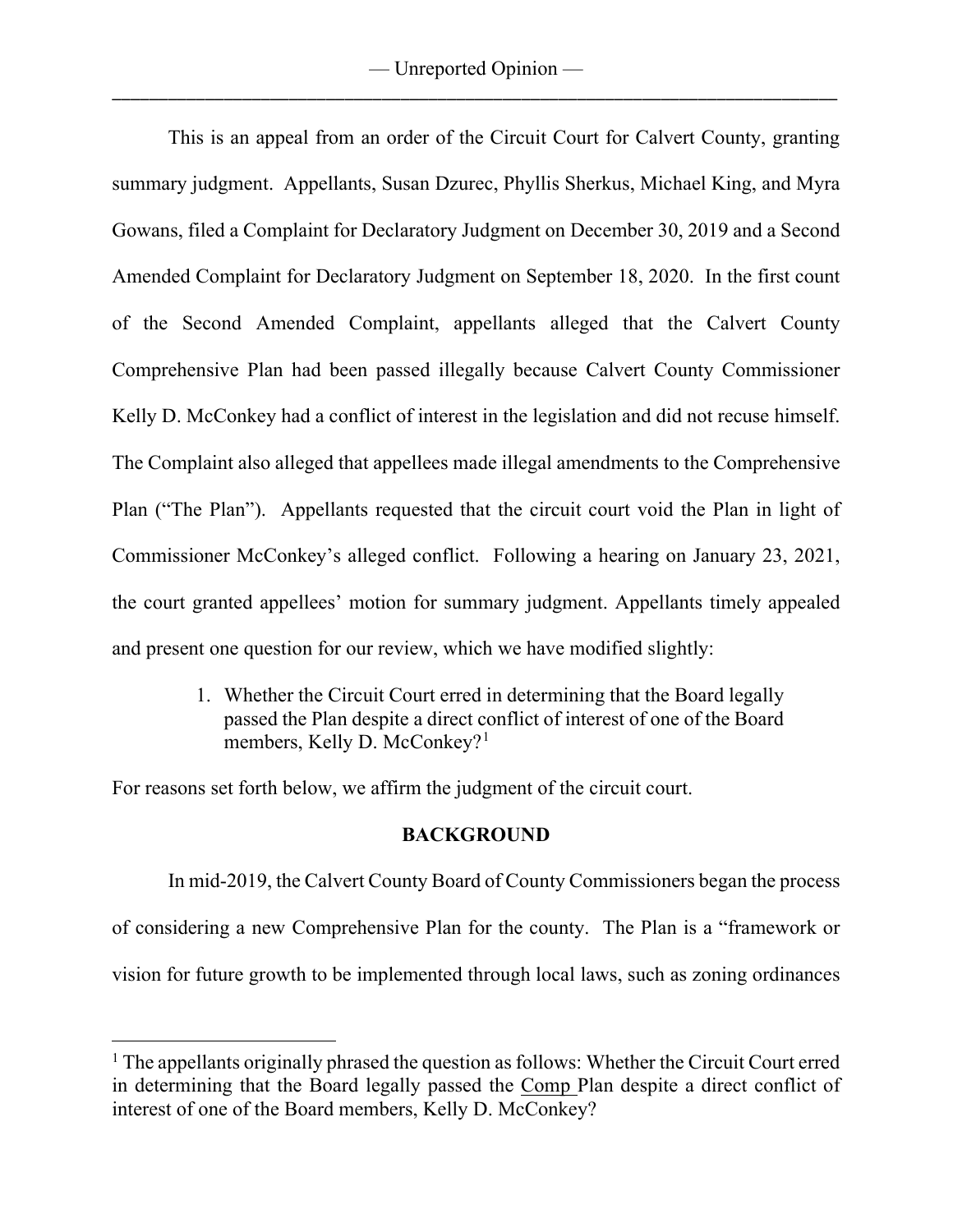and subdivision regulations, and public investments over the next 20 to 25 years." Calvert Cnty. Gov't, *What is a Comprehensive Plan?* (last visited Oct. 1, 2021), https://www.calvertcountymd.gov/Faq.aspx?QID=288. The Board of County Commissioners held a number of meetings and public hearings in order to obtain feedback on various drafts of the Plan, and a vote on the Plan was held on August 6, 2019. Prior to that vote in April of 2019, Calvert County Attorney John Norris gave a presentation on ethical responsibilities to the Board. This presentation included an explanation of Calvert County's conflict of interest law and recusal policy.

County Commissioner Kelly McConkey is the owner of two parcels of real estate that would be affected by one version of the new Plan. During a Board meeting on June 25, 2019, Commissioner Michael Hart moved for the adoption of "Plan B," the version of the Plan that included Commissioner McConkey's parcels. Commissioner McConkey abstained from this vote, which was then tabled when the votes of the remaining commissioners were tied 2-2. On August 6, 2019, the Board voted again on Plan B. Commissioner McConkey participated in this vote, which led to the passage of Plan B and the Plan generally.

After the Plan's passage, members of the public submitted complaints to the Calvert County Ethics Commission, alleging that Commissioner McConkey's vote on August 6, 2019 violated Calvert County Code § 41 (the "Ethics Ordinance"). On December 15, 2020, the Calvert County Ethics Commission published a ruling, "stating that [Commissioner McConkey's] actions constituted a violation of the Ethics Ordinance<sup>[]</sup> and issued a letter of censure and a cease-and-desist order." Commissioner McConkey appealed this decision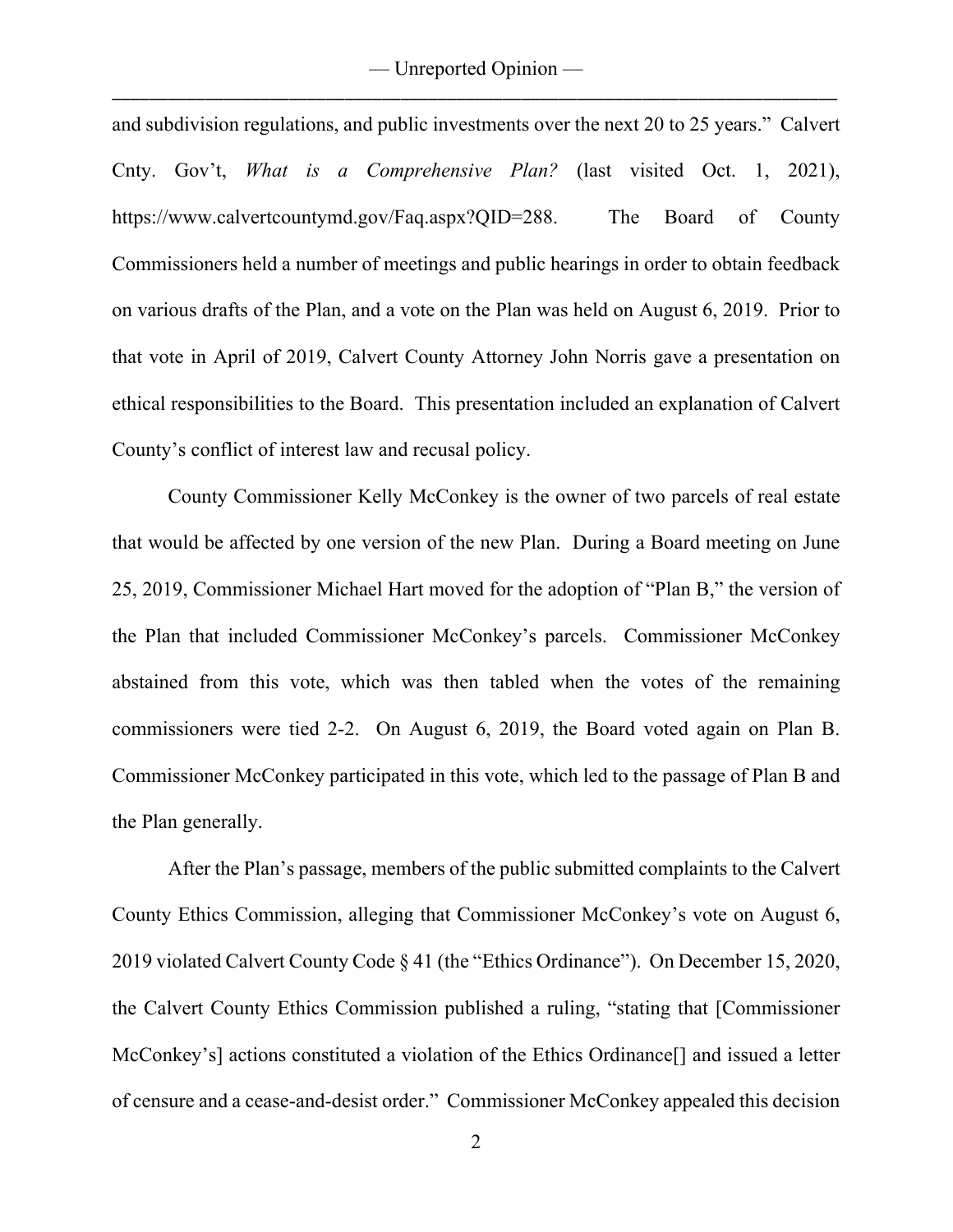to the Circuit Court for Calvert County. Agreeing with McConkey, the Circuit Court for Calvert County reversed the County Ethics Commission on August 17, 2021. The Ethics Commission appealed that decision to this Court and that appeal is pending.

In December of 2019, appellants filed a Complaint for Declaratory Judgment in the Circuit Court for Calvert County. They filed a Second Amended Complaint on September 18, 2020, contending (1) that Commissioner McConkey's conflict of interest required his recusal from voting on the Plan and without his vote, the Plan would not have passed and (2) the County Board of Commissioners made illegal amendments to the Plan. As relief, the Complaint requested that the circuit court void the Plan.

Appellee's trial counsel filed a Motion for Summary Judgment on December 14, 2020, and a hearing was held on January 22, 2021. The court granted appellee's Motion for Summary Judgment orally, ruling that the Plan had been passed and implemented legally. The court entered a written order to that effect on February 16, 2021.

#### **STANDARD OF REVIEW**

"The question of whether a trial court's grant of summary judgment was proper is a question of law subject to *de novo* review on appeal." *Myers v. Kehoe*, 391 Md. 188, 203 (2006). "If no genuine dispute of material fact exists, we review questions of law under the non-deferential *de novo* standard of review, that is, whether the circuit court's conclusions of law were legally correct." *Uthus v. Valley Mill Camp, Inc.*, 472 Md. 378, 385 (2021).

#### **DISCUSSION**

Appellants argue that the Calvert County Ethics Ordinance gives them an implied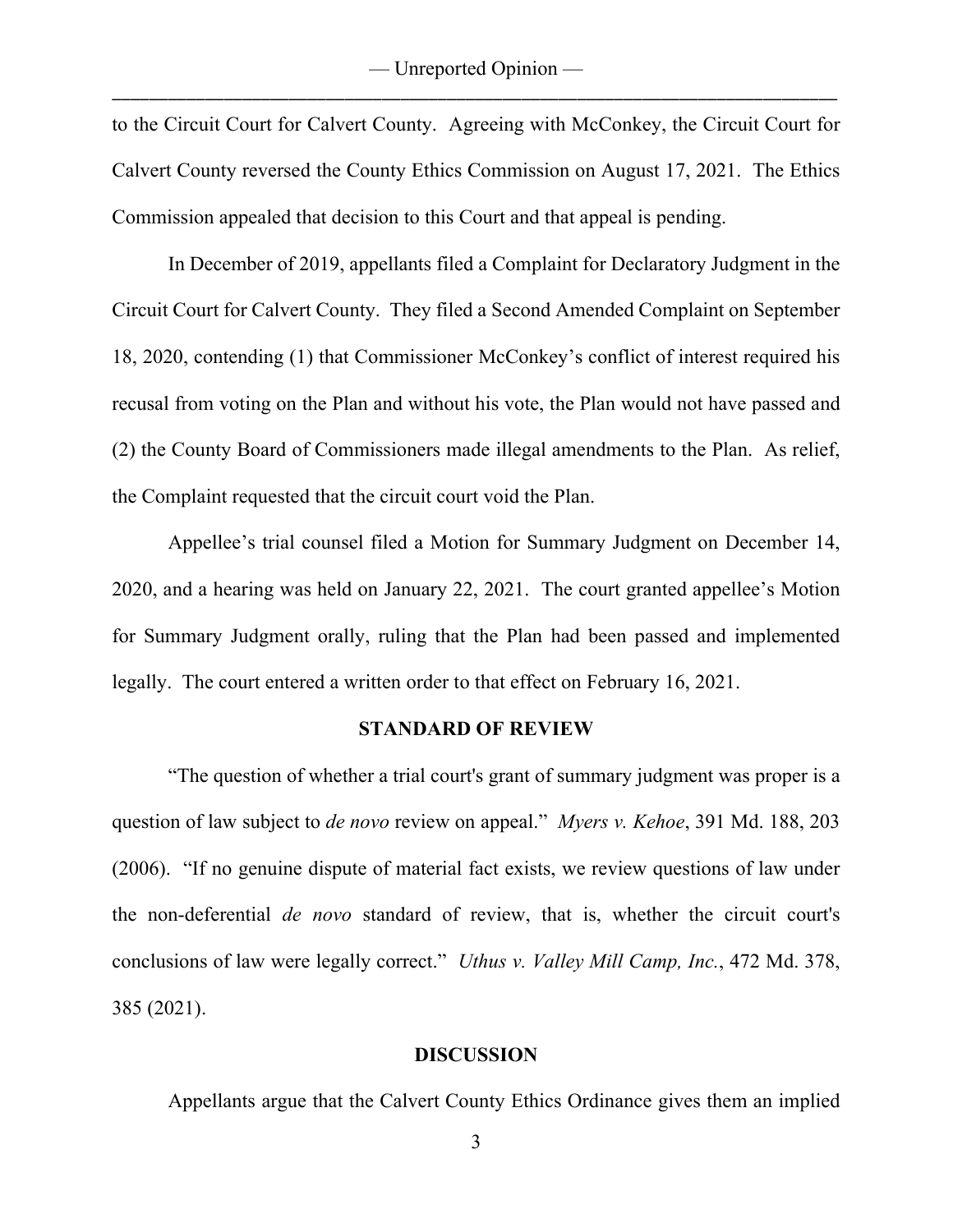right of action to sue the Board of County Commissioners over a violation of the County Ethics Ordinance. Appellants assert that the proper remedy for a suit based on that right of action would be for a court to invalidate any legislation that was passed because there was a conflict of interest. They contend the court should have invalidated the Plan because of Commissioner McConkey's alleged violation of the Calvert County Ethics Ordinance.

Appellee counters that the trial court's denial of appellant's declaratory judgment was proper because the adoption of the Plan was a purely legislative act that the judiciary does not have the power to invalidate. Appellee also argues that even if a court could void the Plan because of a conflict of interest, in the case at bar, there has been no finding of a conflict.

### **Implied Right of Action**

A private right of action allows an individual to bring an action in his or her personal capacity to enforce a legal claim. *State Ctr., LLC. v. Lexington Charles Ltd. P'ship*, 43 Md. 451, 500 (2014). Such an action may be express or implied. *Fangman v. Genuine Title, LLC*, 447 Md. 681, 694 (2016). An express right of action exists only when a statute specifically provides a remedy. *Id.* "A private cause of action in favor of a particular plaintiff or class of plaintiffs does not exist simply because a claim is framed that a statute was violated and a plaintiff or class of plaintiffs was harmed by it. Rather, the issue is a matter of statutory construction." *Baker v. Montgomery Cnty.*, 427 Md. 691, 708 (2012). "A statute that involves a general benefit or command doesn't create an inference that the legislature intended an implied private right of action." *Holloman v. Mosby*, No. 1976, Sept. Term 2019 (citing *Baker*, 427 Md. at 710–11). "In determining whether an implied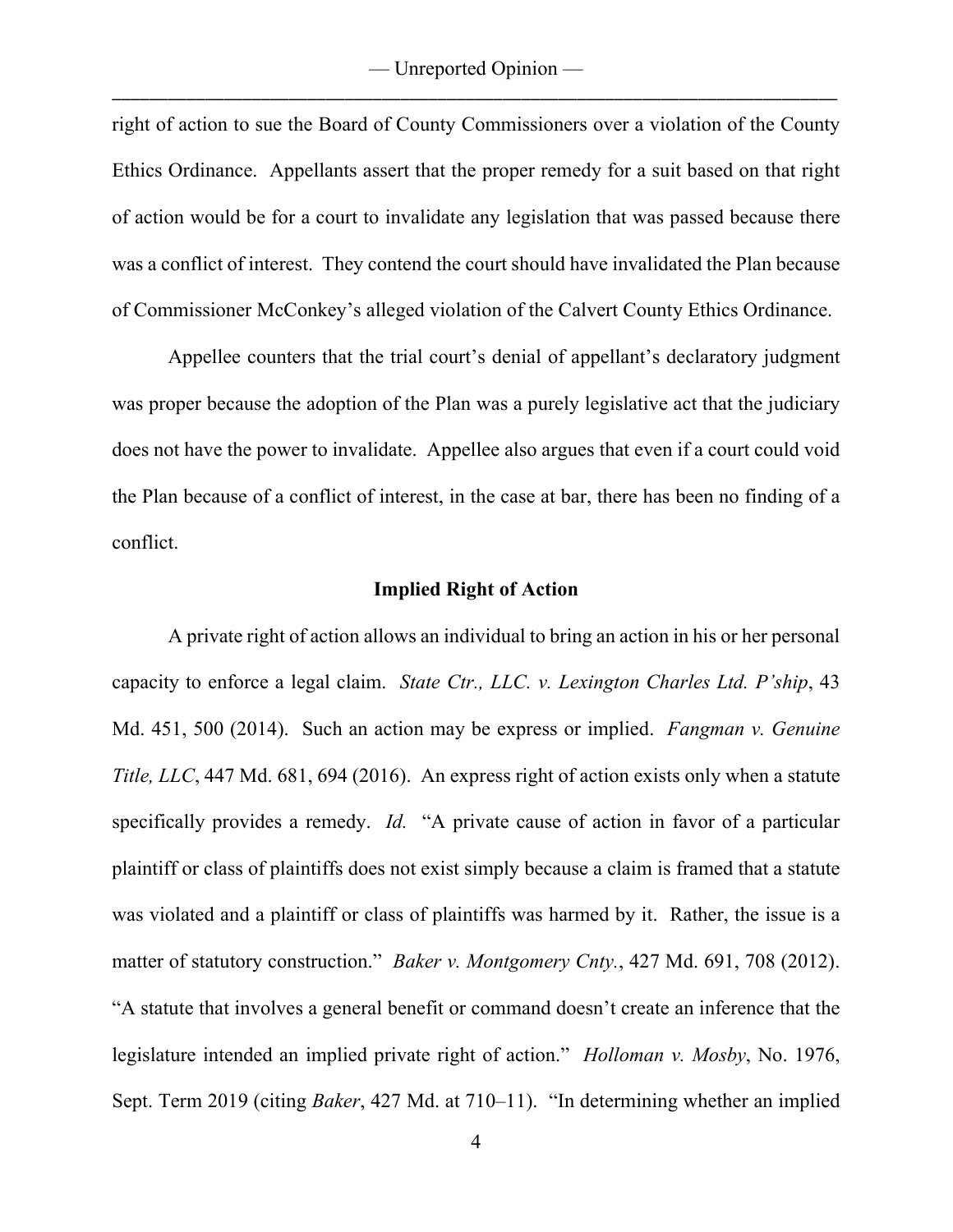right of action exists, our 'central inquiry' is whether the legislative body intended to provide a private right to bring suit." *Aleti v. Metropolitan Baltimore, LLC*, 251 Md. App. 482 (2021).

Pursuant to the Maryland Public Ethics law, which requires each county to establish provisions to govern the public ethics of local officials, Calvert County adopted an ethics code. Md. Code Ann. Gen. Provis. § 5-807 (2021). Appellants concede that the code does not provide an express right of action and argue that the basis for their implied right of action can be found within the statement of purpose of the Calvert County Code's Ethics

Chapter. It reads as follows:

A. The County, recognizing that our system of representative government is dependent in part upon the people having trust and confidence in their elected officials, appointed officials and employees, finds and declares that the people have a right to be assured that the impartiality and independent judgment of its elected officials, appointed officials and employees will be maintained.

B. This confidence and trust is eroded when the conduct of County business is subject to improper influence or even the appearance of improper influence.

C. The people have a right to be assured that the financial interests of elected officials, candidates, appointed officials and employees present no conflict with the public interest.

D. This chapter establishes ethical standards for elected officials, appointed officials and employees, financial disclosure and training requirements for certain elected officials, appointed officials and employees and disclosure requirements for candidates and lobbyists.

E. For the purpose of guarding against improper influence and setting minimum standards for the ethical conduct of public business, the Board of County Commissioners of Calvert County enacts this chapter.

F. It is the intention of the Board of County Commissioners that this chapter, except for its criminal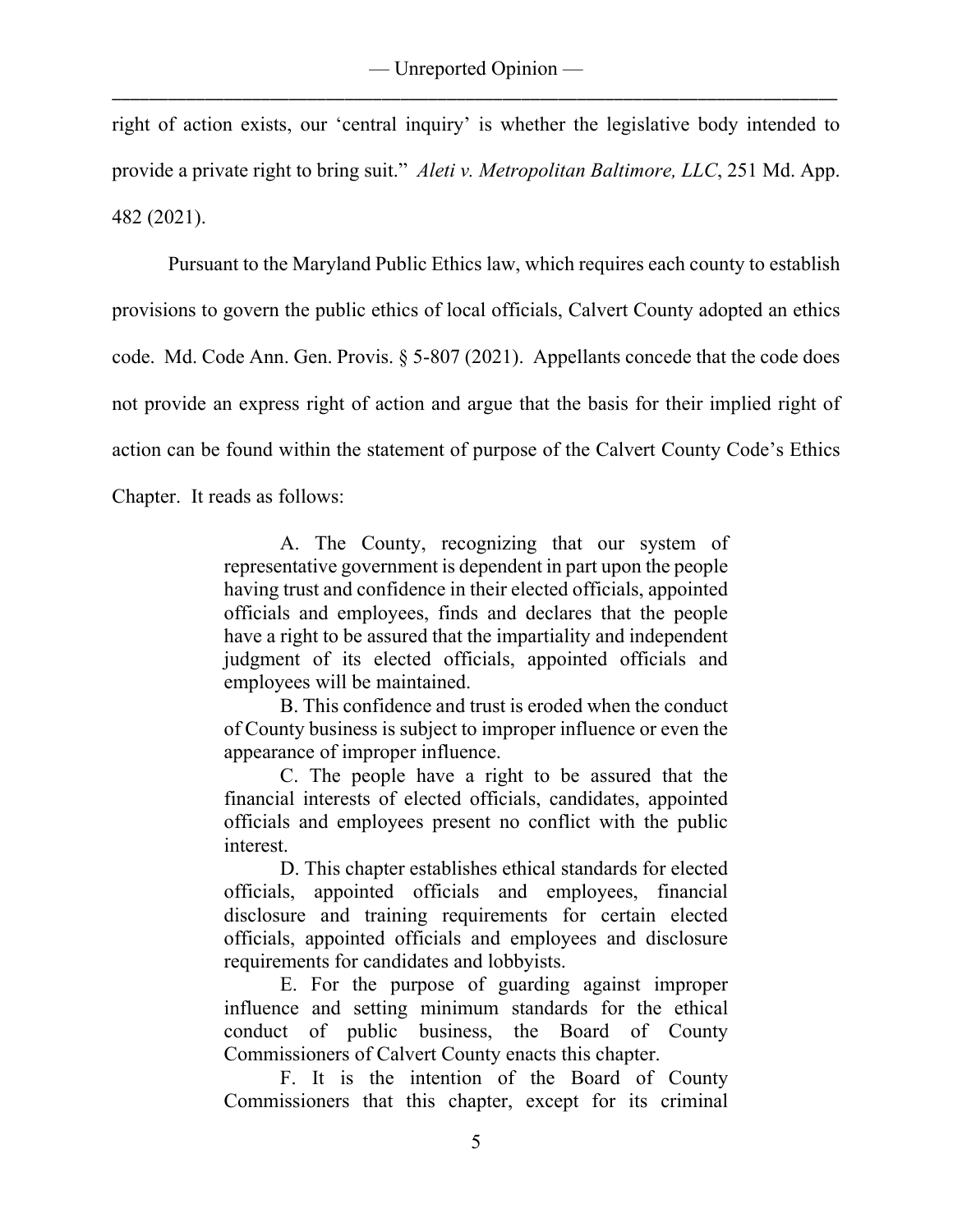sanctions, be liberally construed.

Calvert County Code § 41-4.

The U.S. Supreme Court set out the test for whether an implied right of action exists

in *Cort v. Ash*, stating:

In determining whether a private remedy is implicit in a statute not expressly providing one, several factors are relevant. First, is the plaintiff one of the class for whose especial benefit the statute was enacted. Second, is there any indication of legislative intent, explicit or implicit, either to create such a remedy or to deny one? Third, is it consistent with the underlying purposes of the legislative scheme to imply such a remedy for the plaintiff?

422 U.S. 66, 78 (1975) (cleaned up). The Court of Appeals most recently reaffirmed our

use of those factors in *Fangman*, 447 Md. at 695 (citing *Baker*, 427 Md. at 708-11).

# *Whether Plaintiff is one of the class for whose special benefit the statute was enacted.*

"If a statute's language provides a right to a particular class of persons, there is a strong inference that the legislature intended the statute to carry an implied cause of action. Conversely, that inference becomes attenuated when the statute is framed as a 'general prohibition or a command' to a governmental entity or other group or confers a generalized benefit." *Id* at 710-11 (internal citations omitted) (quoting *Univs. Rsch. Ass'n v. Coutu*, 450 U.S. 754, 772 (1981)). The question of whether an enactment benefits a special class "is not simply who would benefit from the [enactment], but whether [it was] intended to confer . . . rights upon those beneficiaries." *California v. Sierra Club*, 451 U.S. 287, 294 (1981). The law at issue must therefore "unmistakably focus on a[ ] particular class of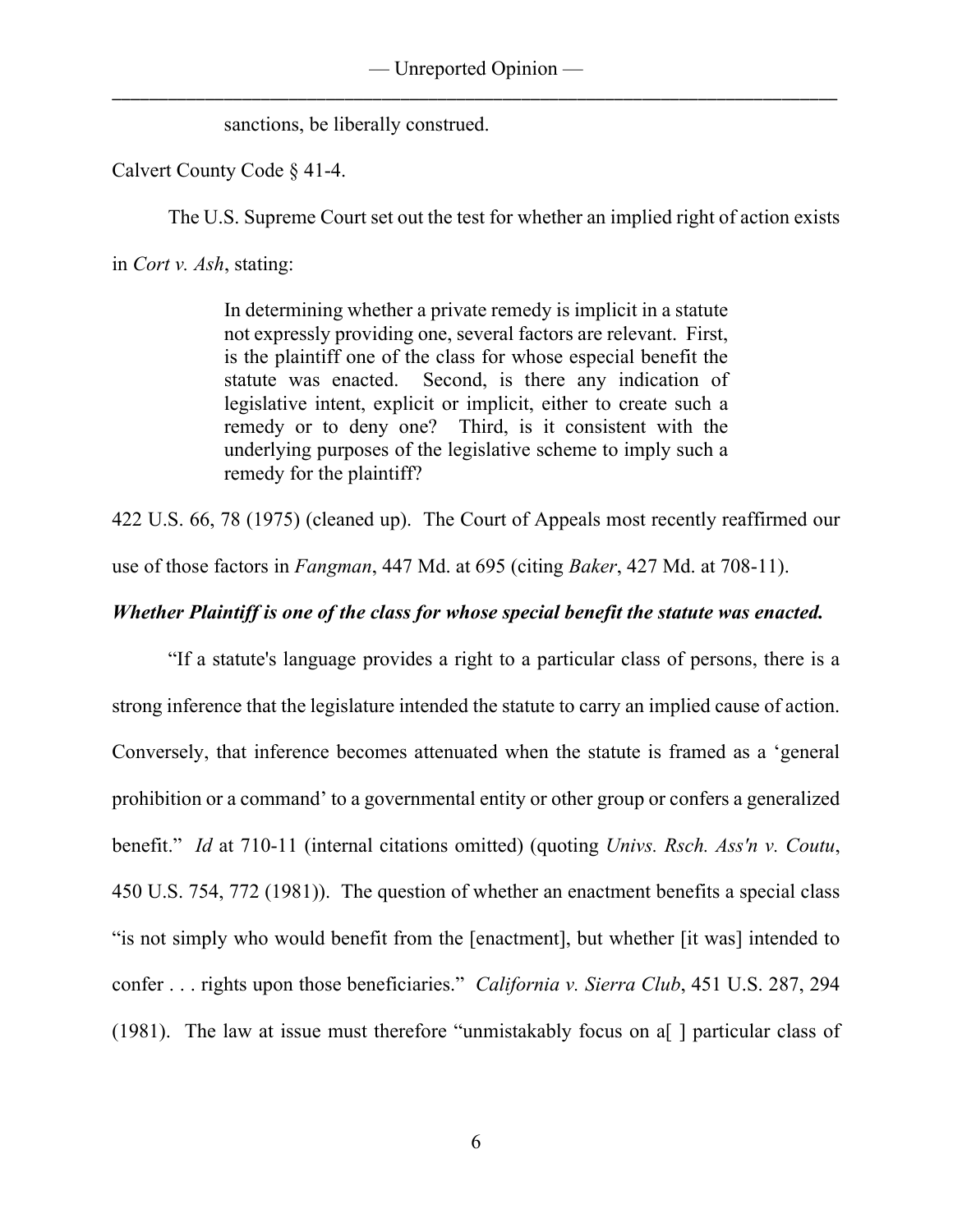beneficiaries whose welfare [a legislature] intended to further," *id.*, and not be a generalized, "prohibitive command." *Baker*, 427 Md. at 711.

In the case at bar, we discern no intent in the language of the Ethics Code to provide a remedy to specific individuals, rather the language is framed generally. While the statement of purpose specifies that "the people have a right to be assured," such language does not translate into a benefit for a special class of individuals. The law does not "unmistakably focus on a particular class of beneficiaries whose welfare [a legislature] intended to further." *Sierra Club,* 451 U.S. at 294.

### *Whether there was a Legislative Intent to create or deny a private remedy.*

"[W]here the legislative history is silent as to whether a statute gives rise to such a right, that silence weighs heavily against a private right of action*." Sugarloaf Citizens Ass'n, Inc. v. Gudis*, 78 Md. App. 550, 557 (1989), *aff'd on other grounds*, 319 Md. 558 (1990) (internal quotations omitted). "[I]mplying a private right of action on the basis of [legislative] silence is a hazardous enterprise, at best." *Touche Ross & Co. v. Redington*, 442 U.S. 560, 571 (1979).

In 2013, the Court of Appeals considered whether there was a legislative intent to create a private remedy in *Scull v. Groover, Christie & Merritt, P.C.* 435 Md. 112 (2013). In *Scull*, a health maintenance organization ("HMO") member argued that he had a private implied right of action that would allow him to sue the HMO for violating a provision that prohibited "balance billing." *Id.* at 115. When considering whether there was a legislative intent to create a private right of action, the Court stated: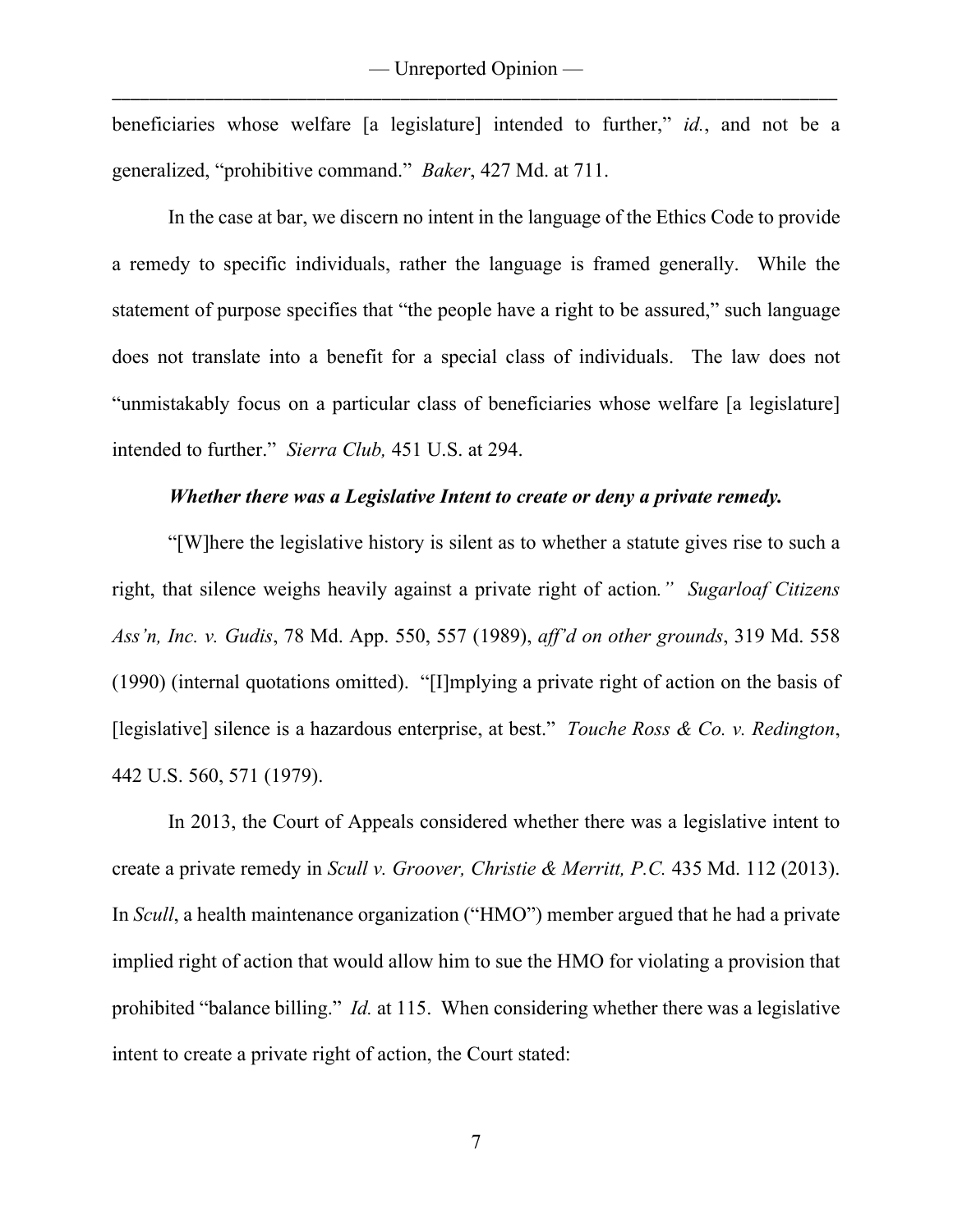### — Unreported Opinion — \_\_\_\_\_\_\_\_\_\_\_\_\_\_\_\_\_\_\_\_\_\_\_\_\_\_\_\_\_\_\_\_\_\_\_\_\_\_\_\_\_\_\_\_\_\_\_\_\_\_\_\_\_\_\_\_\_\_\_\_\_\_\_\_\_\_\_\_\_\_\_\_\_\_\_\_\_\_

There is, of course, nothing explicit in the HMO statute about a private cause of action for violation of the balance billing prohibition. This is unsurprising, given that the issue before us is whether there is an implied cause of action. More to the point, nothing in the text of the balance billing prohibition in HG  $\S$  19–710(p) suggests that the Legislature believed that it was creating a new cause of action on behalf of HMO subscribers against health care providers—as opposed to creating a structure to foster HMO plans. Moreover, as the Court of Special Appeals noted, the legislative history of the prohibition against balance billing is devoid of any mention of an intent to create a private cause of action on behalf of patients against health care providers. While legislative silence is not conclusive, this certainly weighs against finding a private right of action.

*Id.* at 122-3.

Like in *Scull*, the legislative silence here weighs against a finding of an implied right of action. Looking at prior iterations of the Ethics Ordinance, we note that the enforcement provisions have changed throughout the years but have not included a private right of action. *Compare* Calvert County Code § 41 (2021) *with* Calvert County Code § 41 (2002). When examining an earlier version of the Ethics Ordinance we found a number of differences from the current law. For example, the 2002 version of the Code had references to letters of reprimand, and it also contained a provision that made the failure of an appointee or candidate for public office to file a financial disclosure grounds to make the appointment illegal. Calvert County Code § 41 (2002)*.* In the current law, the enforcement provisions related to government officials include the ability to issue a cease-and-desist order, to enforce that order in court, to issue letters of reprimand, or to take personnel action. Calvert County Code § 41 (2021)*.* These changes make it clear that had there been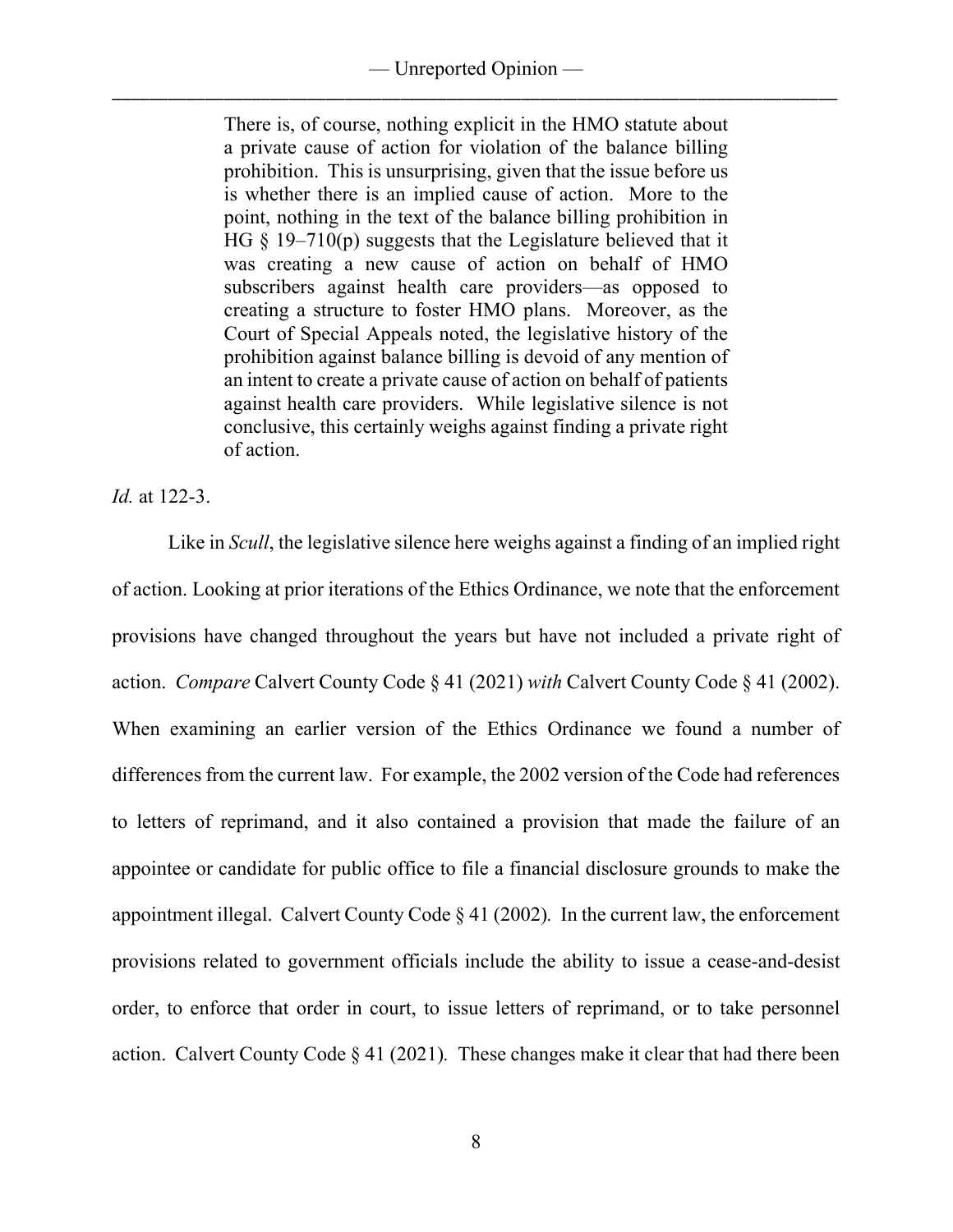intent to create a private right of action within the Ethics Ordinance, the provision would have been added explicitly.

In addition, the Ethics Ordinance specifically provides the Ethics Commission with a means for redressing violations. The existence of these explicit remedies heavily implies that there was no intent to give citizens a right of action, as it would have been expressly included in the text of the statute. *See Northwest Airlines, Inc. v. Transport Workers Union of America, AFL-CIO*, 451 U.S. 77, 93–4 ("The comprehensive character of the remedial scheme expressly fashioned by [a legislature] strongly evidences an intent not to authorize additional remedies."). Without any legislative history to prove otherwise, there is no clear legislative intent to create a remedy.

### *Whether a private right of action is consistent with the underlying purpose.*

As there may be reasonable arguments on both sides, we hold as we did in *Aleti*, that "whether the creation of an implied right of action would be consistent with the legislative purpose is a policy judgment that is not for us to make." We observe that the Ethics Ordinance is a legislative scheme that lays out the ethical boundaries for government officials and employee behavior. It allows the Ethics Commission to issue fines, cease and desist orders, and/or seek injunctive relief and it provides a mechanism for the public to file complaints to the Ethics Commission.

In conclusion, we hold that a right of action is not implicit in the Calvert County Ethics Ordinance. The *Fangman* factors clearly weigh against a finding of an implied cause of action. The statute does not focus on a particular class, it is silent as to a remedy and whether creating such a right of action would be consistent with legislative purpose is a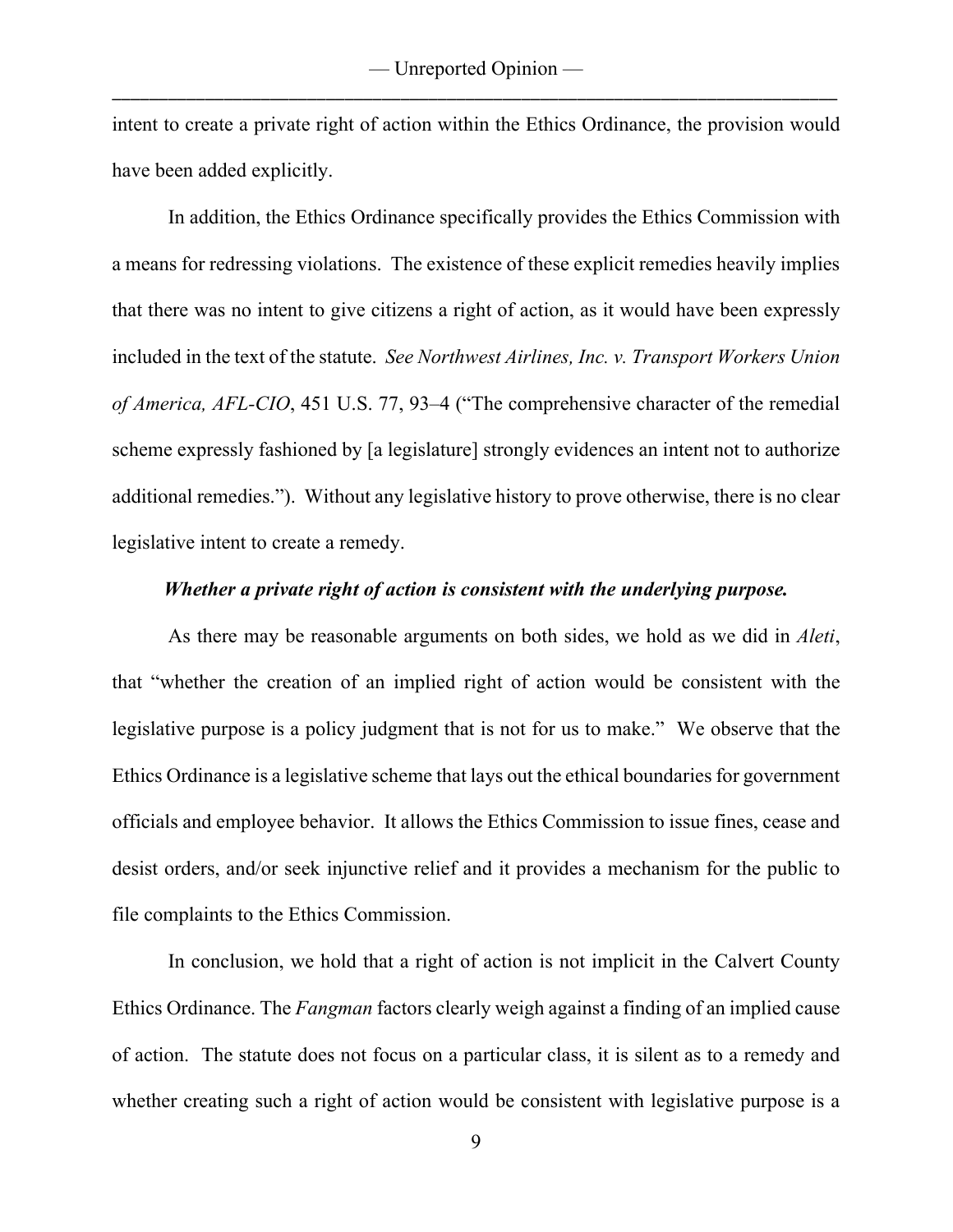policy judgment, not appropriate for our review.

### **Voidability**

Assuming, *arguendo*, appellants do have a right of action, they argue that voiding the legislation would be allowable under Maryland law. Appellee counters that in multiple cases, the Court of Appeals has rejected this notion. In our view, the power of the courts to void such legislation is very narrow.

A court may invalidate local legislation if the local government in question did not comply with enabling legislation requirements or acted *ultra vires*. *Sugarloaf Citizens Assoc. v. Gudis*, 319 Md. 558, 569 (1990) (citing *Walker v. Talbot Cnty.*, 208 Md. 72, 86 (1955)). An act is *ultra vires* when it is "beyond the scope of power allowed or granted . . . by law." *Ultra Vires*, *Black's Law Dictionary* (11th ed. 2019). Appellants imply that Commissioner McConkey's participation in the Plan vote was *ultra vires* because of his alleged conflict of interest. We do not agree as we found nothing in Maryland case law that indicates an alleged conflict of interest (or the alleged appearance of such a conflict) is an *ultra vires* act. *See Kenwood Gardens Condo v. Whalen Props., LLC*, 449 Md. 313, 338 (2016 ("Judicial scrutiny of legislative action under the court's ordinary jurisdiction 'is limited to assessing whether [a government body] was acting within its legal boundaries." (cleaned up) (quoting *Talbot Cnty.. v. Miles Point Prop., LLC*, 415 Md. 372, 393 (2010)); *see also Maryland Overpak Corp. v. Mayor and City Council of Baltimore*, 395 Md. 16, 33 (2006) ("Legislative or quasi-legislative decisions of local legislative bodies are . . . not subject to ordinary judicial review; instead, they are subject to very limited review by the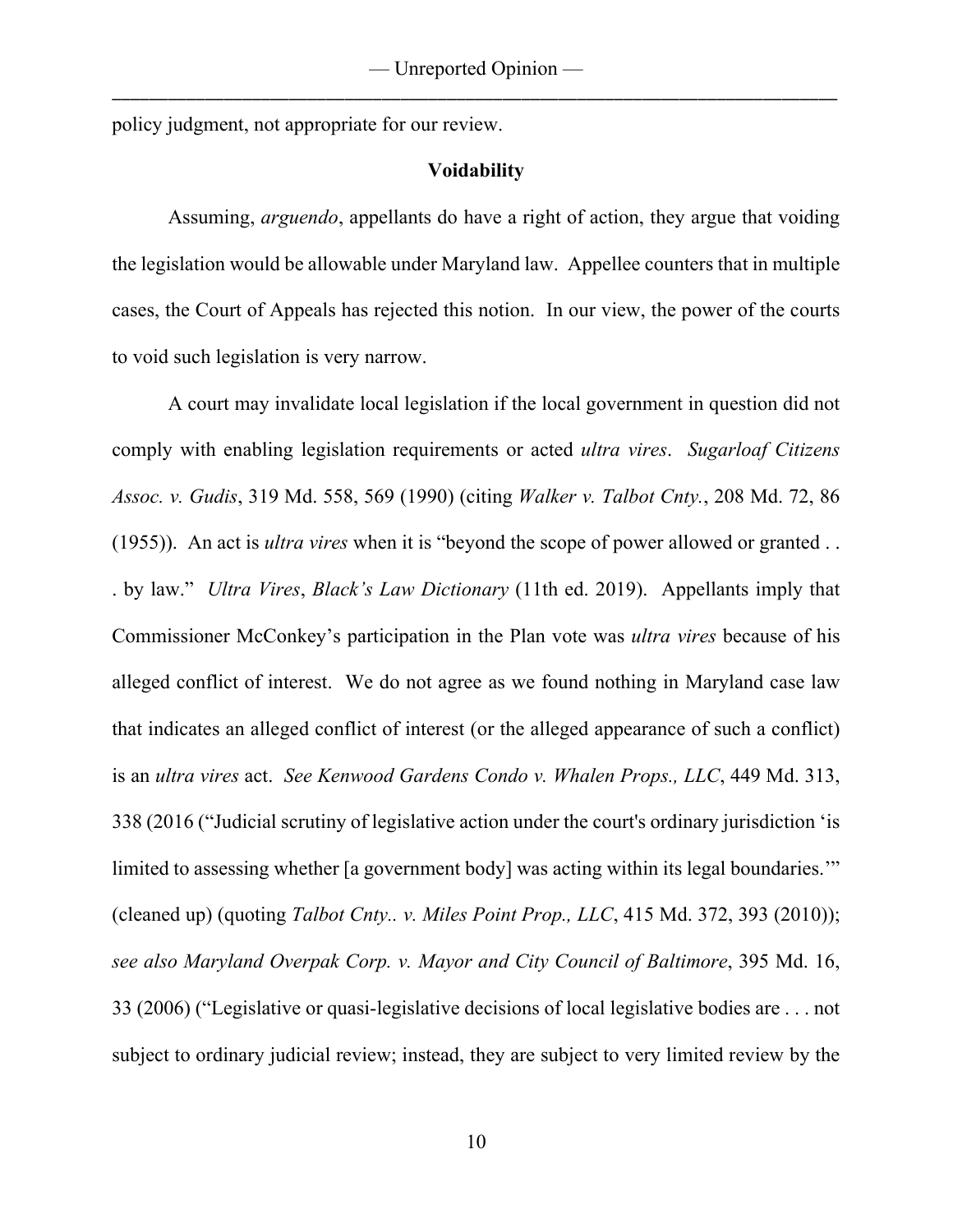courts." (quoting *Gisriel v. Ocean City Bd. of Supervisors of Elections*, 345 Md. 477, 490 n.12 (1997))).

In *Sugarloaf Citizens Assoc. v. Gudis*, the Sugarloaf Citizen's Association sued the Montgomery County Council in order to void council action that they said was improperly passed due to a councilmember's conflict of interest. 319 Md. 558, 558 (1990). The lawsuit was based on a provision of the Montgomery County Code that allowed a court to "void an official action taken by an official or employee with a chapter when the action arose from or concerned the subject matter of the conflict . . . if the court deems voiding the action to be in the best . . . interest of the public." *Id.* at 566 (quoting Montgomery County Code §19A-22). Ultimately, the Court of Appeals held that the relevant provision of the Code attempted to unconstitutionally vest a nonjudicial power in the court, and therefore, the suit could not proceed. *Id.* at 568-70. The Court stated:

> Courts usually do not inquire into legislative motivation as a basis for setting aside legislation. The common-law rule against inquiry into legislative motivation indicates that at common law stock ownership or similar conflict of interest on the part of a legislator ordinarily would not be a basis for striking down a statute for which the legislator has voted. That rule seems to apply to truly legislative action.

*Id.* at 577–8 (citations omitted).

Appellants and appellee both agree that Commissioner McConkey's actions were purely legislative. Voiding the legislation because of concerns about a legislator's motivation is not a remedy available under these circumstances. Further, even if we could void a legislative act because of conflict of interest concerns, the provision that created the conflict would be severable from the other portions of the Plan. "[T]here is a 'strong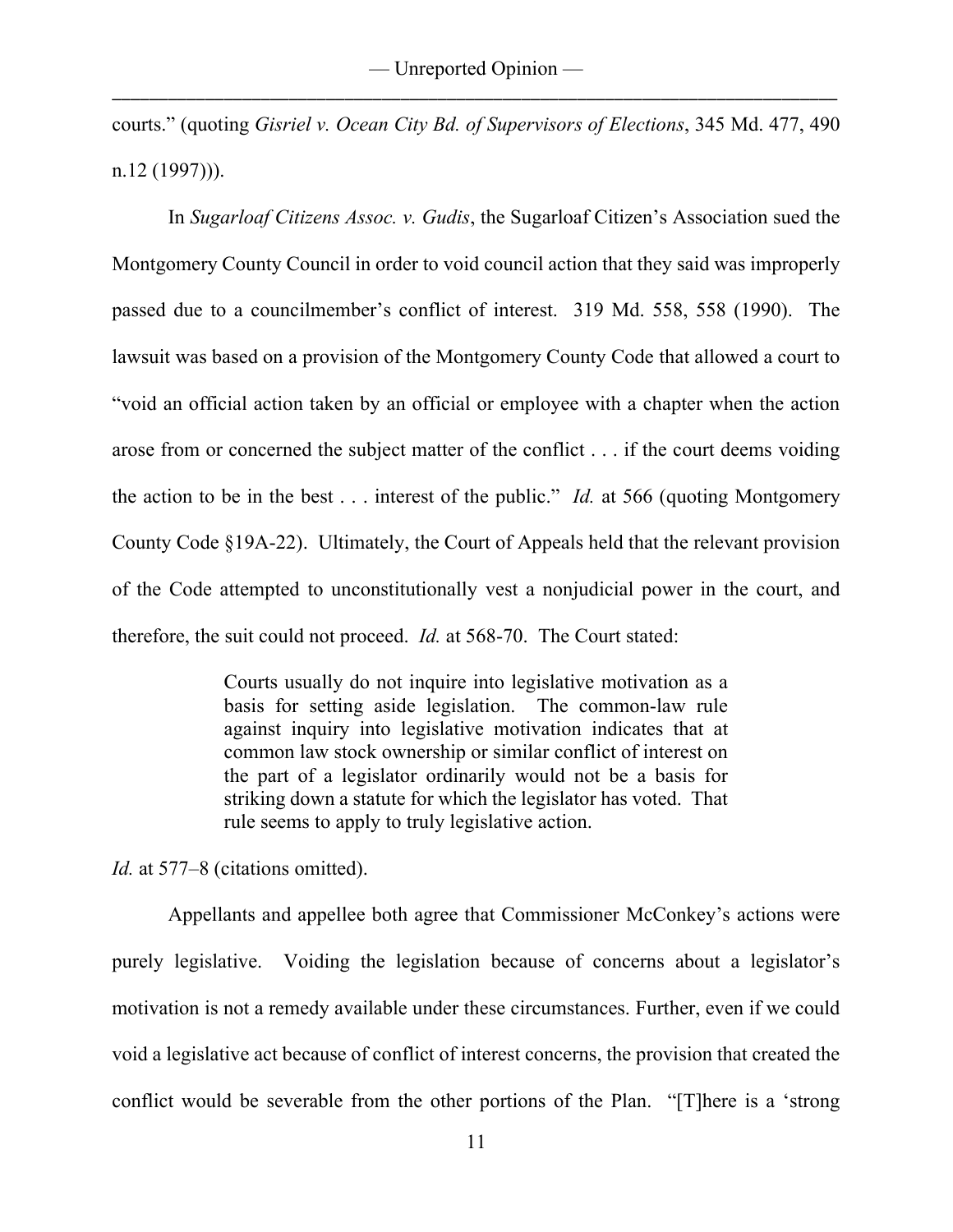presumption "that a legislative body generally intends its enactments to be severed if possible."'" *Id.* at 574 (quoting *State v. Burning Tree Club, Inc.*, 315 Md. 254, 297 (1989)).

> In determining whether or not the valid portions of a statute or statutory scheme are severable from the invalid portions, the courts look to the intent of the legislature. The intent to be ascertained in questions of severability, however, is not the "actual" legislative intent; the actual legislative intent is manifestly to pass the act as written in its entirety. Rather, when severability is the issue, the courts must look to what would have been the intent of the legislative body, if it had known that the statute could be only partially effective.

*O.C. Taypayers For Equal Rights, Inc. v. Mayor and City Council of Ocean City*, 280 Md. 585, 600 (1977). Here we found no basis to conclude that the County Council intended that this specific provision would not be severable from the rest of the Plan. Thus, even if the remedy was to invalidate the Plan, we would invalidate the single provision affected by the alleged conflict and not the entirety.

# **Existence of Conflict**

Next, appellants contend that there need not be an actual finding of conflict in order for this Court to rule in their favor. Appellee argues that there must be a final finding of a conflict in order for this Court to declare the Plan void. We agree with appellee and note even if the Plan could be voided, the trial judge here did not hold that there was a conflict of interest.

Appellants next ask this Court to find that there was a conflict. We do not have the authority to do so. While there may be some limited situations in which an appellate court has the authority to review a case for a conflict of interest, the situation here, where there is neither a statutory right of action nor a common law right of action, is not one of those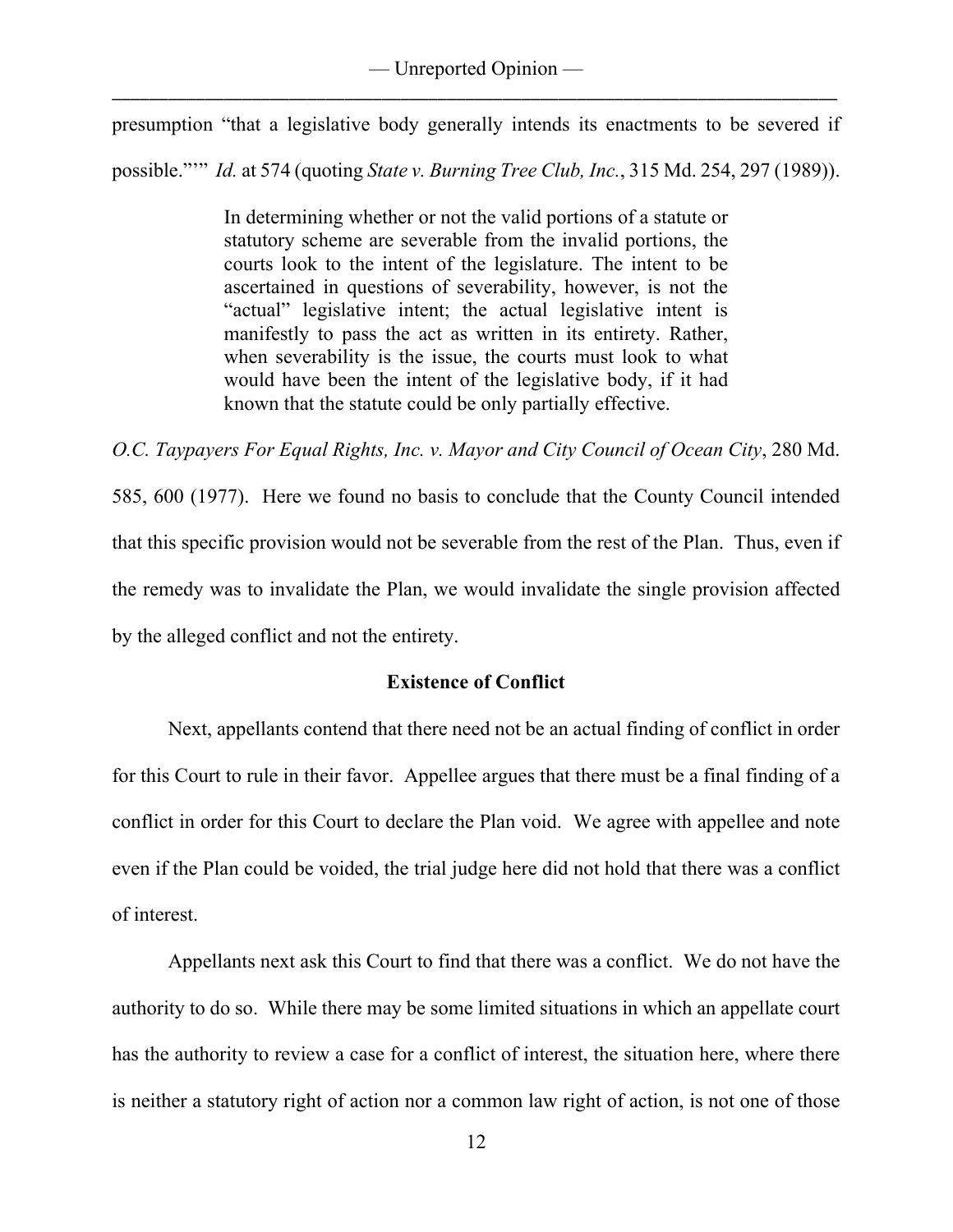limited situations, and as such, we decline to address this issue and further decline to render any findings of fact.

### **Policy Considerations**

Appellants argue that they should have a private right of action to void the law because without that remedy the Ethics Commission's cease and desist order is "meaningless." We disagree. While the order may not have accomplished what appellants wanted it to accomplish, it directed Commissioner McConkey to "cease and desist from any further violations of Section 41-13." The order also informed Commissioner McConkey that should he further violate the cease and desist, the Ethics Commission would seek enforcement of the order in court as allowed by the Ethics Ordinance.<sup>[2](#page-13-0)</sup> These consequences are far from "meaningless."

Additionally, there are any number of remedies, legal or otherwise, available here to resolve appellant's concerns. A resident of Calvert County could file an ethics complaint to have their concerns about a conflict of interest addressed. Citizens who would like to see Calvert County's government move in a different direction may run for office themselves or support a new candidate. They may lobby a future Board of County Commissioners to pass a new Plan to replace the one that appellants object to. We cannot create a remedy where there is none, particularly not when the law provides explicit statutory remedies to address concerns.

<span id="page-13-0"></span><sup>&</sup>lt;sup>2</sup> As noted, *supra*, the Circuit Court for Calvert County reversed the ruling against Commissioner McConkey, and the appeal of the Ethics Commission to this Court is ongoing. For the sake of clarity, we write here as to the potential effects of the cease and desist order if it had not been reversed to show that it would not have been "meaningless."